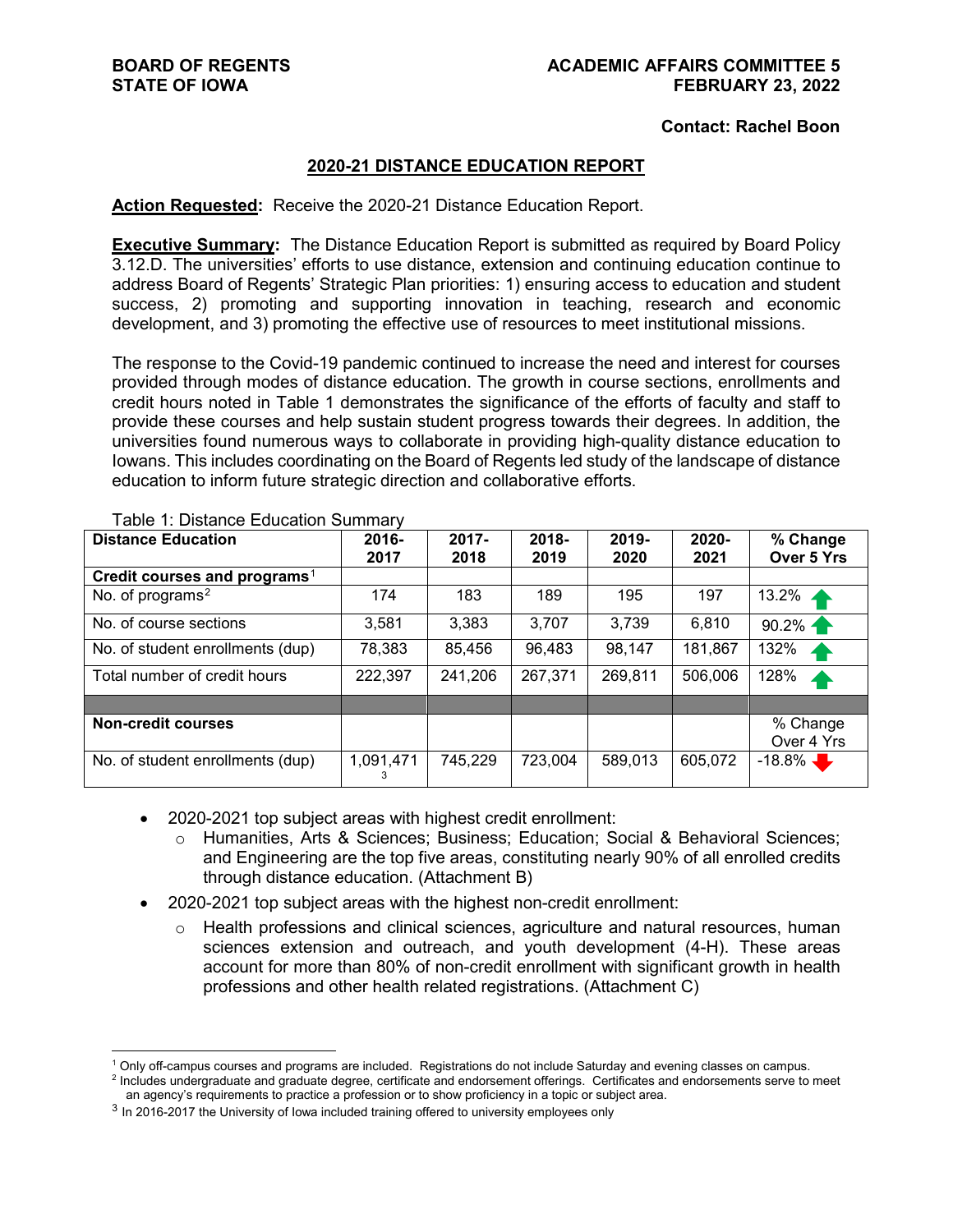#### **Introduction**

This report reflects on distance education offerings at Iowa's public universities during the 2020- 2021 academic year. It is easy to forget that, as recent as that was, in Fall 2020, the world was still in the testing and development phase of Covid-19 vaccines, testing access was scarce, and treatment options seemed limited. In response, colleges, universities and even K-12 schools across the country were grappling with the degree to which online and distance education delivery modes, in combination with other mitigation efforts, could enable continuity for students.

Iowa State University, the University of Iowa and the University of Northern Iowa each maximized existing technology platforms and provided faculty, staff and student support to ensure maintenance of high-quality courses, while not totally eschewing the value of face-to-face opportunities. Hybrid, sometimes called hy-flex, enrollments grew, but online delivery of undergraduate, graduate and non-credit courses was a critical factor in a successful academic year.

#### **Distance Education Student Enrollment**

Table 2 displays a summary of enrollment by delivery mode, level and credit. For undergraduate and graduate credit courses, the most frequently used delivery mode is the web; for graduate credit courses, on-site instruction at extended campus locations is a significant delivery mode as well. These courses are typically at locations in Des Moines, the Quad Cities, Sioux City and other communities around the state.

| <b>Mode</b>                        |        | <b>UG Enrollment</b> |        |        | <b>Grad. Enrollment</b> |              |        | <b>Credit Enrollment Total</b> |        |         | <b>Non-Credit Enroll. Total</b> |       |
|------------------------------------|--------|----------------------|--------|--------|-------------------------|--------------|--------|--------------------------------|--------|---------|---------------------------------|-------|
|                                    | SUI    | <b>ISU</b>           | UNI    | SUI    | <b>ISU</b>              | UNI          | SUI    | <b>ISU</b>                     | UNI    | SUI     | ISU                             | UNI   |
| Web-<br>based                      |        |                      |        |        |                         |              |        |                                |        |         |                                 |       |
| l.Semester<br>based<br>courses     | 39,438 | 68.601               | 35,393 | 12.610 | 5,652                   | 4,453        | 52.048 | 74,253                         | 39,846 | 20.700  | 259,347                         | 8,249 |
| 2. Guided<br>independe<br>nt study | 0      | $\mathbf{0}$         | 439    | 0      | 49                      | 78           | 0      | 49                             | 517    | 86,860  | $\mathbf{0}$                    | 0     |
| On-Site                            | 15     | $\Omega$             | 476    | 148    | 390                     | 667          | 163    | 390                            | 1,143  | 95.943  | 111,149                         | 480   |
| Other Off-<br>Campus               | 0      | $\Omega$             | 24     | 0      | $\Omega$                | $\mathbf{0}$ | 0      | $\Omega$                       | 24     | 10.187  | $\mathbf{0}$                    | 0     |
| Hybrid<br>courses                  | 400    | 28                   | 11.524 | 801    | 401                     | 280          | 1.201  | 429                            | 11.804 | 11.798  | $\mathbf{0}$                    | 359   |
| <b>TOTAL</b>                       | 39,853 | 68,629               | 47.856 | 13,559 | 6,492                   | 5,478        | 53.412 | 75,121                         | 53,334 | 225,488 | 370.496                         | 9,088 |

Table 2: 2020-2021 Distance Education Enrollments by Level

A snapshot of enrollment in just the fall term shows that overall growth in distance education leaped upwards in Fall 2020 as some courses that were traditionally face-to-face courses were shifted online to mitigate the spread of Covid-19. Due to a change in the student information system at ISU, data could not be reported in the same format as previously for students in only distance education courses (see footnote on Table 3).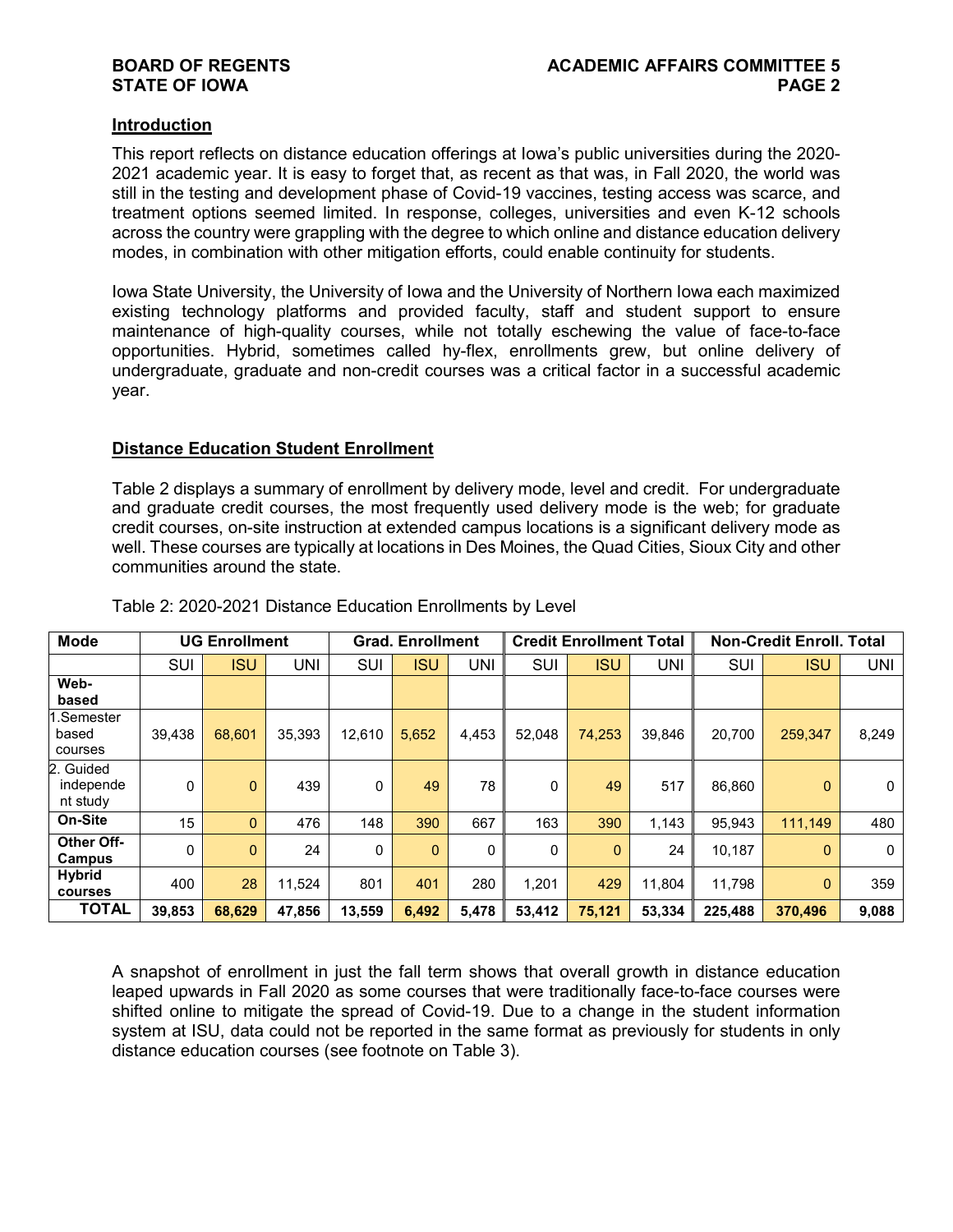|                  |                | <b>Students in Only Distance</b> |                 |                | <b>Students in On-campus &amp;</b> |                 |                | Total           |                 |  |
|------------------|----------------|----------------------------------|-----------------|----------------|------------------------------------|-----------------|----------------|-----------------|-----------------|--|
|                  |                | Ed courses                       |                 |                | <b>Distance Ed courses</b>         |                 |                |                 |                 |  |
|                  | Undup<br>Hdcnt | Total<br><b>Course</b>           | Total<br>Credit | Undup<br>Hdcnt | Total<br>Course                    | Total<br>Credit | Total<br>Undup | Total<br>Course | Total<br>Credit |  |
|                  |                | <b>Enrlmnts</b>                  | <b>Hours</b>    |                | <b>Enrlmnts</b>                    | Hours           | Hdcnt          | <b>Enrlmnts</b> | Hours           |  |
| <b>Fall 2020</b> |                |                                  |                 |                |                                    |                 |                |                 |                 |  |
| SUI              | 3,174          | 6,886                            | 20,130          | 12,679         | 17,595                             | 43,151          | 15,853         | 24,481          | 63,281          |  |
| ISU*             | --             |                                  | $- -$           | 12,666         |                                    | 36,098          | 12,666         | --              | 36,098          |  |
| UNI              | 1,181          | 2,568                            | 6,958           | 7,576          | 22,184                             | 62,559          | 8,757          | 24,752          | 69,517          |  |
| TOTAL            | 4,355          | 9,454                            | 27,088          | 32,921         | 36,779                             | 141,808         | 37,276         | 49,233          | 168,896         |  |
| <b>Fall 2019</b> |                |                                  |                 |                |                                    |                 |                |                 |                 |  |
| SUI              | 2,942          | 6,307                            | 18,303          | 12,663         | 16,103                             | 38,762          | 15,605         | 22,410          | 57,065          |  |
| ISU              | 1,357          | 2,321                            | 6,652           | 7,161          | 9.344                              | 26,029          | 8,518          | 11,665          | 32,681          |  |
| UNI              | 1,264          | 1,963                            | 5,054           | 2,476          | 3,225                              | 8,667           | 3,740          | 5,188           | 13,721          |  |
| TOTAL            | 5,563          | 10,591                           | 30,009          | 22,300         | 28,672                             | 73,458          | 27,863         | 39,263          | 103,467         |  |
| <b>Fall 2018</b> |                |                                  |                 |                |                                    |                 |                |                 |                 |  |
| SUI              | 2,961          | 6,370                            | 18,521          | 12,069         | 14,966                             | 35,807          | 15,030         | 21,336          | 54,328          |  |
| <b>ISU</b>       | 1,443          | 2,311                            | 6,812           | 6,825          | 8,833                              | 24,466          | 8,268          | 11,144          | 31,278          |  |
| UNI              | 1,407          | 2,254                            | 6,131           | 2,440          | 3,098                              | 9,148           | 3,847          | 5,352           | 15,279          |  |
| <b>TOTAL</b>     | 5,811          | 10,935                           | 31,464          | 21,334         | 26,897                             | 69,421          | 27,145         | 37,832          | 100,885         |  |

Table 3: Three-Year Trend: Headcount, Enrollment and Credit Hours (End-of-term counts)

\*There were 12,666 total students enrolled in a course whose course section is flagged as overseen by a distance education unit. Unduplicated students are unavailable for this reporting period. Additionally, delivery method by individual course registration was unavailable, thus all enrollments and credit hours are being reported under the definition of on campus and distance ed courses column.

#### **Collaborative Efforts Among Regent Universities**

"The Regent Universities will be Iowa's premier providers of distance education at the baccalaureate and post-baccalaureate levels in targeted programs and content areas. Regent distance education will leverage educational technology, encourage collaborative and complementary offerings by the three universities; and be known for providing distance education programs that are of the same high quality as on campus programs." (https://www.iowaregents.edu/media/cms/Distance\_Education\_Strategic\_Plan\_2\_62FF60C525 C60.pdf)

Part of this vision is attained by the efforts of the State Extension, Continuing and Distance Education Council (hereafter SECDEC). This group has met regularly for decades and is a collaborative council dedicated to the exchange of ideas and expertise to ensure that distance and online education means the same thing to students and faculty alike.

Topics from this past year's SECDEC meetings included but were not limited to:

- State Authorization
- Degrees When Due
- Distance Education tuition and fee structure at each institution
- Quality Assurance and peer review
- Structure and staffing of distance education units at each campus including position descriptions and salary schedules
- HLC accreditation visits
- Support for the two Regent Resources Centers (Western Iowa Regional Resource Center and Lakeside Lab) including:
	- o Budgets
	- o Staffing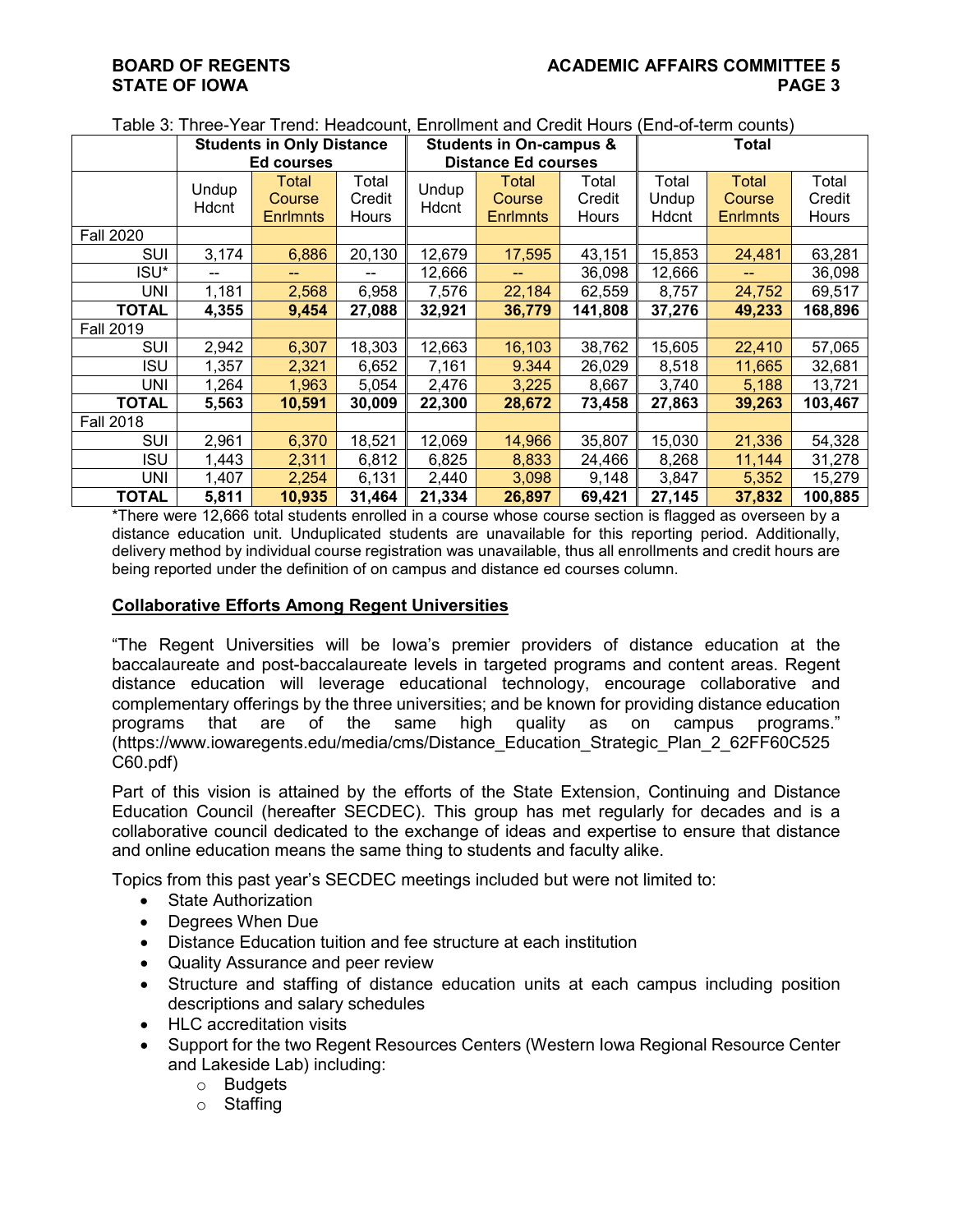- o IT
- o Outreach
- Preparation for and attendance at Regent sub-committee meetings regarding the hiring of consultants (Huron) to assess the landscape of digital delivery
- Discussions regarding the structure of the distance degree completions programs with follow up meetings plan to assess relevancy of curricula
- Non-credit activity and CEUs

Other collaborations are also reviewed and maintained by SECDEC. For example, Regent universities continue to deliver courses through the Regents Alternative Pathway to Iowa Licensure (RAPIL) program to help talented professionals answer the call to teach. [https://iowateacherintern.org/.](https://iowateacherintern.org/) In 2021, the RAPIL program recommended 18 individuals for initial Iowa Teacher Licensure, with an additional 76 currently enrolled in either classes or the internship year.

The Bachelor of Liberal Studies (BLS) available online at all three universities is an ongoing collaboration, though variations exist in some program options and requirements (Table 4). Enrollment in the BLS rebounded in 2020-21 with additional strong growth in completions in the BLS and the Bachelor of Applied Studies (BAS). The decrease in new admissions to the BLS may reflect a need to update this degree program to ensure relevancy for student needs, an effort already underway with SECDEC that will happen in concert with the Council of Provosts.

| <b>PROGRAM</b>                                | <b>SUI</b> | <b>ISU</b> | <b>UNI</b> | <b>TOTAL</b> | % change from<br><b>Prior Year</b> |
|-----------------------------------------------|------------|------------|------------|--------------|------------------------------------|
| <b>Bachelor of Liberal Studies</b>            |            |            |            |              |                                    |
| Enrollment                                    | 284        | 212        | 197        | 693          | 4.8%                               |
| Graduates                                     | 87         | 76         | 43         | 206          | 6.7%                               |
| <b>New Admissions</b>                         | 130        | 80         | 76         | 286          | $-14.4%$                           |
| <b>Bachelor of Applied Studies (SUI only)</b> |            |            |            |              |                                    |
| Enrollment                                    | 113        |            |            | 113          | $-10%$                             |
| Graduates                                     | 38         |            |            | 38           | 26.7%                              |
| <b>New Admissions</b>                         | 43         |            |            | 43           | 38.7%                              |

Table 4: 2020-2021 Bachelor of Liberal Studies and Bachelor of Applied Studies Participation

#### **Distance Education Program Offerings**

See university websites for lists of programs that are fully or partially available via distance education.

<https://distance.uiowa.edu/>

<http://www.distance.iastate.edu/>

<https://continuinged.uni.edu/distance>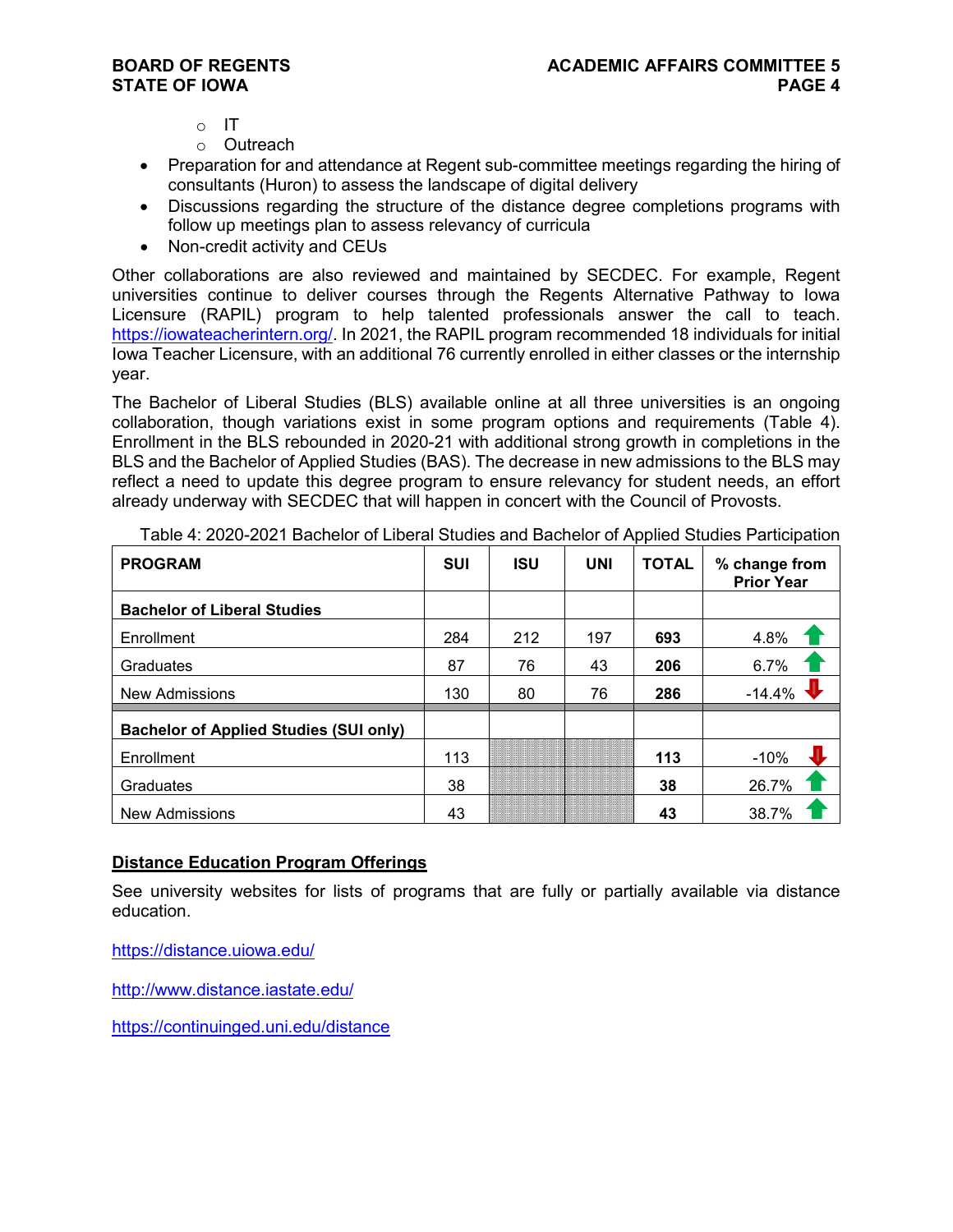| Instit.    | Degree or<br><b>Certificate</b> | Program Major***                                                              | <b>Delivery</b><br><b>Method/Site(s)</b>                                                               | Requires an<br>on-campus<br>component. |
|------------|---------------------------------|-------------------------------------------------------------------------------|--------------------------------------------------------------------------------------------------------|----------------------------------------|
| <b>UNI</b> | <b>BAS</b>                      | <b>Managing Business and Organizations</b>                                    | <b>WWW</b>                                                                                             |                                        |
| <b>UNI</b> | Ed.D.                           | Doctor of Education                                                           | WWW/On-site                                                                                            | X                                      |
| <b>SUI</b> | CERT (GR)                       | Institutional Research and Effectiveness                                      | <b>Hybrid</b>                                                                                          |                                        |
| <b>SUI</b> | <b>DNP</b>                      | Nursing- For MSN and Advanced Practice<br><b>Registered Nurses (APRN)</b>     | <b>Hybrid</b>                                                                                          | X                                      |
| <b>SUI</b> | Ed.D.                           | <b>Educational Policy and Leadership</b><br><b>Studies (Higher Education)</b> | <b>Hybrid</b><br>Sioux City (Briar Cliff)<br>Bettendorf (Scott CC)<br>Des Moines<br>(Pappajohn Center) |                                        |
| <b>SUI</b> | Ed.D.                           | <b>Educational Policy and Leadership</b><br>Studies (PK-12 Administration)    | <b>Hybrid</b><br>Sioux City (Briar Cliff)<br>Bettendorf (Scott CC)<br>Des Moines<br>(Pappajohn Center) |                                        |

### **New Distance Learning Programs**

#### **Western Iowa Regional Resource Center**

The Western Iowa Regents Resource Center (WIRRC) operates in partnership with four community colleges, serving a 25-county region of western and southern Iowa. WIRRC functions with one part-time coordinator in Sioux City, one full-time secretary/transfer specialist in Council Bluffs, along with part-time transfer specialists in Creston, Harlan, Sheldon and Sioux City.

WIRRC operates on three lines of effort in support of the Board of Regents Strategic Plan, the Regents Distance Education Strategic Plan, and the strategic plans of the three universities. The lines of effort are:

- Personalized interaction with potential students,
- Promote distance education options, and
- Coordinate educational, cultural, and economic development outreach

#### Personalized interaction with potential students

Transfer specialists met with 146 students to discuss transfer opportunities. This is a decline of 7% from the previous year, but entirely due to the effects of the pandemic. Prior to the campus closures in March, the specialists had seen an increase of 15% in prospective students. The specialists interacted with 16 College Experience classes at the Community Colleges, five new student orientations, and 19 sessions with students at the Sioux City Career Academy.

#### Promote distance education options

Identify community engagements. The Coordinator and transfer specialists conducted over 20 meetings with regional employers, participated in eight radio interviews, met with several high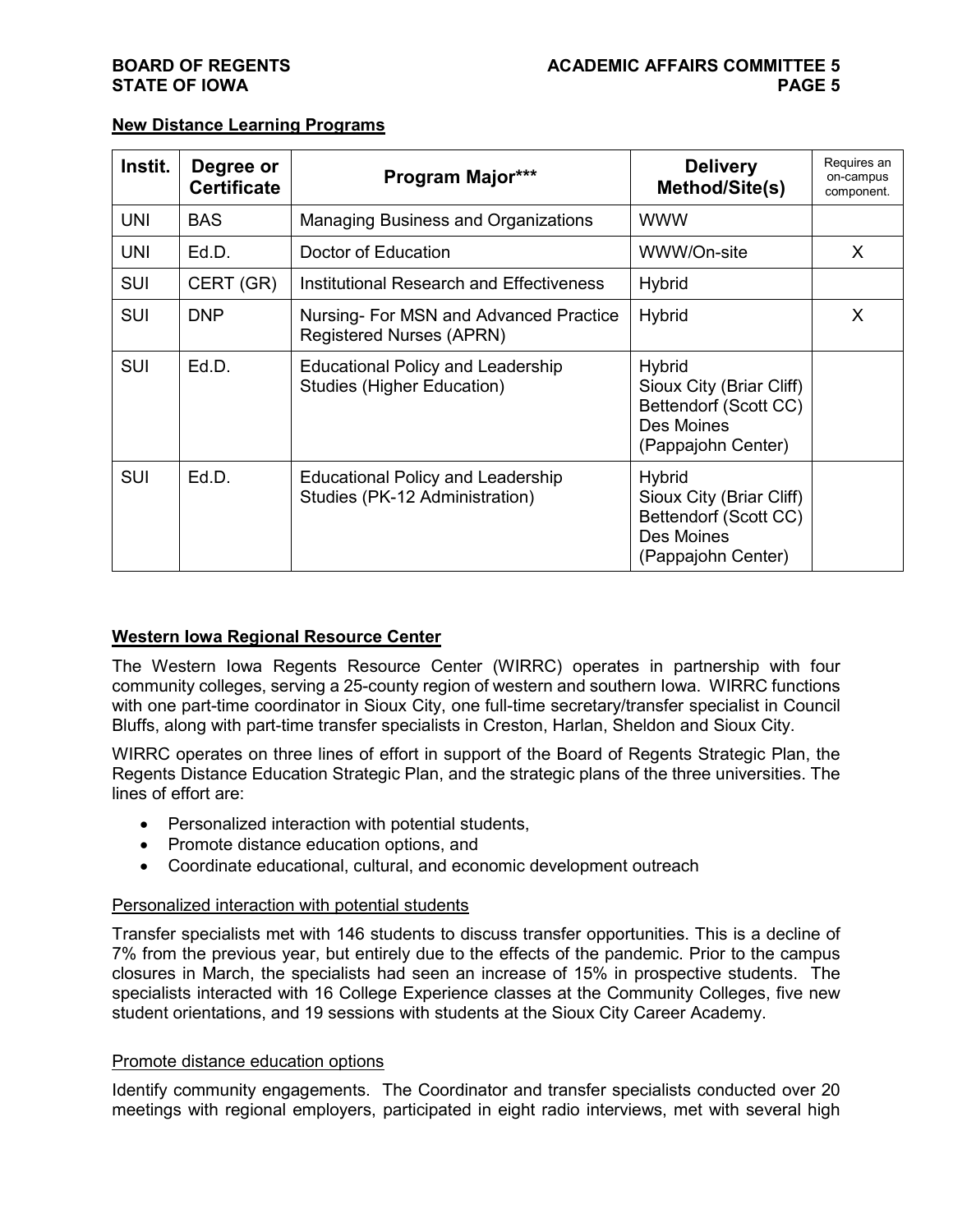school guidance counselors, and leaders at both Area Education Agencies. WIRRC representatives also delivered three service club presentations, participated in six transfer fairs, one Army Reserve outreach event, and two corporate or hospital higher education fairs.

#### Coordinate educational, cultural, and economic development outreach

WIRRC coordinated the delivery of an outreach event by the Iowa Center for Agricultural Safety and Health to the Agricultural program at Southwestern Community College in Creston. A planned event in Mapleton was cancelled due to the pandemic. Transfer specialists helped implement and promote the visit by University of Northern Iowa transfer recruiters to campuses in Creston, Council Bluffs, Harlan, Sheldon, and Sioux City, resulting in over 100 potential student leads. The University of Iowa's Young Writers Workshop, aimed at both students and teachers, had been coordinated for Sioux City but cancelled due to the pandemic. The Center coordinated interaction between Iowa State University's Aerospace Engineering program and the Atlantic school district's Aviation STEM program. The Center had coordinated with the Northwest AEA for a professor from UNI to present at a professional development conference during the summer of 2020, but was cancelled due to the pandemic.

Iowa State University's Forward Learning Experience provided support to the STEM festival in Cherokee. Planned events in Avoca, Clarinda, Earlham, and Oakland were cancelled due to the pandemic. WIRRC coordinated with the University of Iowa's Grant Wood Art Colony to interact with Iowa Western Community College art students in Council Bluffs and to conduct printmaking art projects in Harlan.

#### Challenges, opportunities, and planned efforts for the next academic year

WIRRC will seek to increase virtual engagement with cultural opportunities from the universities given the limitations created by the pandemic. There will be increased focus on marketing to existing community college students and alumni to generate more transfers, as well as maintaining a marketing presence in areas with low bachelor's degree attainment. WIRRC will coordinate with Lakeside Lab to generate greater collaboration with regional community colleges. In addition, staff will engage with regional businesses and non-profit organizations to identify the feasibility of internships and research activities.

The Center remains challenged in delivering outreach activities due to the distance that faculty and staff from the institutions must travel, and in some instances, concerns over costs. Staff will work to identify appropriate venues for video teleconferencing of outreach; however, face-to-face interactions have had the greatest impact, both in terms of exchanged information as well as perceptions of the institutions by area residents. Ideally, video teleconferencing in the near-term will be a mechanism to generate increased face-to-face interactions for the succeeding academic year.

The Center receives significant support from representatives on the Statewide Extension, Distance Education Council, and from the transfer admissions representatives at each of the institutions. WIRRC will build on these relationships, and facilitate outreach activities by the institutions and work to build collaboration between the transfer specialists and transfer admissions representatives.

| <b>State Appropriation</b> | <b>FY21</b> |
|----------------------------|-------------|
| <b>WIRCC</b>               | \$272,161   |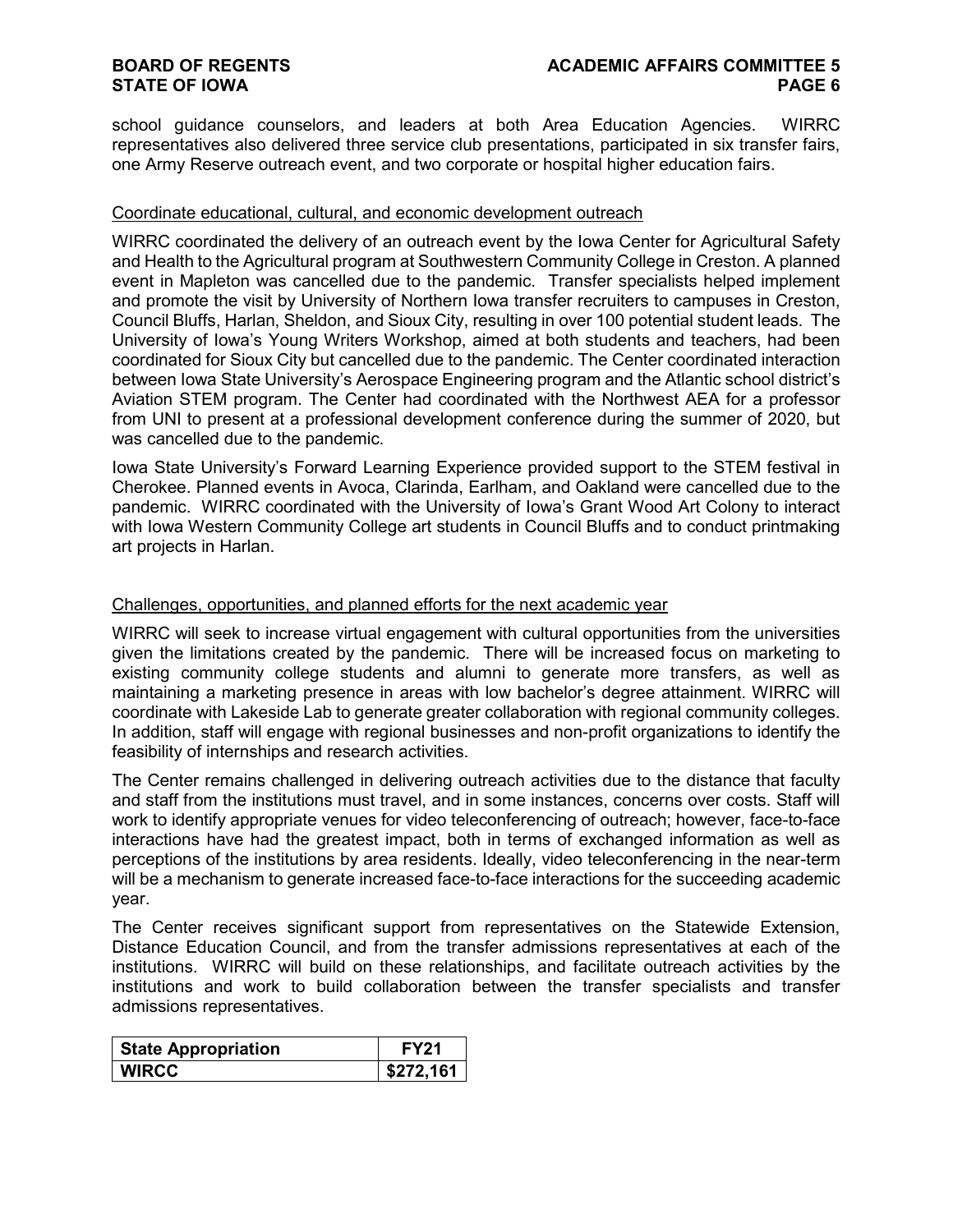### 2020-21 Distance Education **Credit Courses & Enrollment by Iowa County**

| Lyon<br>90<br>90           | Osceola<br>95<br>99         | <b>Dickinson</b><br>273<br>284 | Emmet<br>75<br>75                            | Kossuth                         | Winnebago<br>195<br>204        | Worth<br>229<br>230             |                               | Mitchell<br>208<br>217      | <b>Howard</b><br>177<br>189     | Winneshiek Allamakee<br>373              |                                   | 157                                     |                                                    |
|----------------------------|-----------------------------|--------------------------------|----------------------------------------------|---------------------------------|--------------------------------|---------------------------------|-------------------------------|-----------------------------|---------------------------------|------------------------------------------|-----------------------------------|-----------------------------------------|----------------------------------------------------|
| <b>Sioux</b><br>273<br>274 | O'Brien<br>176<br>185       | Clay<br>174<br>178             | Palo Alto<br>143<br>146                      | 351<br>371                      | Hancock<br>237<br>258          | Cerro Gordo<br>841<br>970       |                               | Floyd<br>411<br>431         | Chickasaw<br>387<br>405         | 398<br>Fayette                           |                                   | 158<br>Clayton                          |                                                    |
| Plymouth<br>217<br>229     | 134<br>137                  | 242<br>254                     | Cherokee Buena Vista Pocahontas<br>57<br>57  | <b>Humboldt</b><br>164<br>168   | Wright<br>289<br>297           | Franklin<br>214<br>219          |                               | <b>Butler</b><br>411<br>419 | <b>Bremer</b><br>1.048<br>1,167 | 288<br>294                               |                                   | 270<br>276                              |                                                    |
| Woodbury<br>645<br>790     | Ida<br>94<br>95             | <b>Sac</b><br>127<br>128       | Calhoun<br>168<br>172                        | Webster<br>443<br>485           | Hamilton<br>336<br>349         | <b>Hardin</b><br>371<br>387     |                               | Grundy<br>527<br>542        | 4,631<br>24,556                 | <b>Black Hawk</b> Buchanan<br>576<br>617 |                                   | <b>Delaware</b><br>526<br>550           | <b>Dubuque</b><br>1,927<br>2,368<br><b>Jackson</b> |
| Monona<br>45<br>45         |                             | Crawford<br>132<br>137         | Carroll<br>426<br>473                        | Greene<br>144<br>147            | Boone<br>561<br>586            | <b>Story</b><br>3,035<br>49.109 | <b>Marshall</b><br>733<br>832 |                             | Tama<br>526<br>546              | <b>Benton</b><br>663<br>678              | <b>Linn</b><br>3,938<br>6,465     | Jones<br>344<br>376                     | 321<br>340<br><b>Clinton</b><br>515                |
|                            | <b>Harrison</b><br>77<br>77 | Shelby<br>132<br>138           | Audubon<br>Guthrie<br>74<br>221<br>77<br>227 | <b>Dallas</b><br>1,600<br>1.915 | <b>Polk</b><br>8,334<br>15,391 |                                 | Jasper<br>503<br>516          |                             | Poweshiek<br>392<br>436         | lowa<br>392<br>408                       | <b>Johnson</b><br>2,927<br>25,146 | Cedar<br>360<br>392<br><b>Muscatine</b> | 552<br><b>Scott</b><br>2,154<br>3,541              |
|                            | Pottawattamie<br>396<br>433 | 78<br>81                       | Adair<br>Cass<br>42<br>43                    | Madison<br>267<br>279           | Warren<br>984<br>1.081         |                                 | <b>Marion</b><br>676<br>725   | Mahaska<br>310<br>326       |                                 | <b>Keokuk</b><br>154<br>154              | <b>Washington</b><br>442<br>475   | 600<br>777<br>Louisa/<br>139            |                                                    |
|                            | <b>Mills</b><br>82<br>88    | Montgomery<br>37<br>37         | Adams<br>14<br>16                            | <b>Union</b><br>143<br>145      | Clarke<br>83<br>88             | Lucas<br>71<br>74               | Monroe<br>85<br>88            |                             | Wapello<br>251<br>268           | Jefferson<br>203<br>213                  | Henry<br>242<br>261               | 140<br><b>Des Moines</b><br>366         |                                                    |
|                            | Fremont<br>37<br>38         | Page<br>77<br>79               | <b>Taylor</b><br>37<br>37                    | Ringgold<br>29<br>29            | Decatur<br>42<br>42            | Wayne<br>46<br>46               | Appanoose<br>111<br>112       |                             | <b>Davis</b><br>97<br>100       | <b>Van Buren</b><br>59<br>60             | Lee<br>274                        | 420                                     |                                                    |
|                            |                             |                                |                                              |                                 | $Bald = #$ of courses          |                                 |                               |                             |                                 |                                          | 293                               |                                         |                                                    |

 $Bold = # of courses$ Italics = headcount enrollment Shading indicates concentrations of enrollment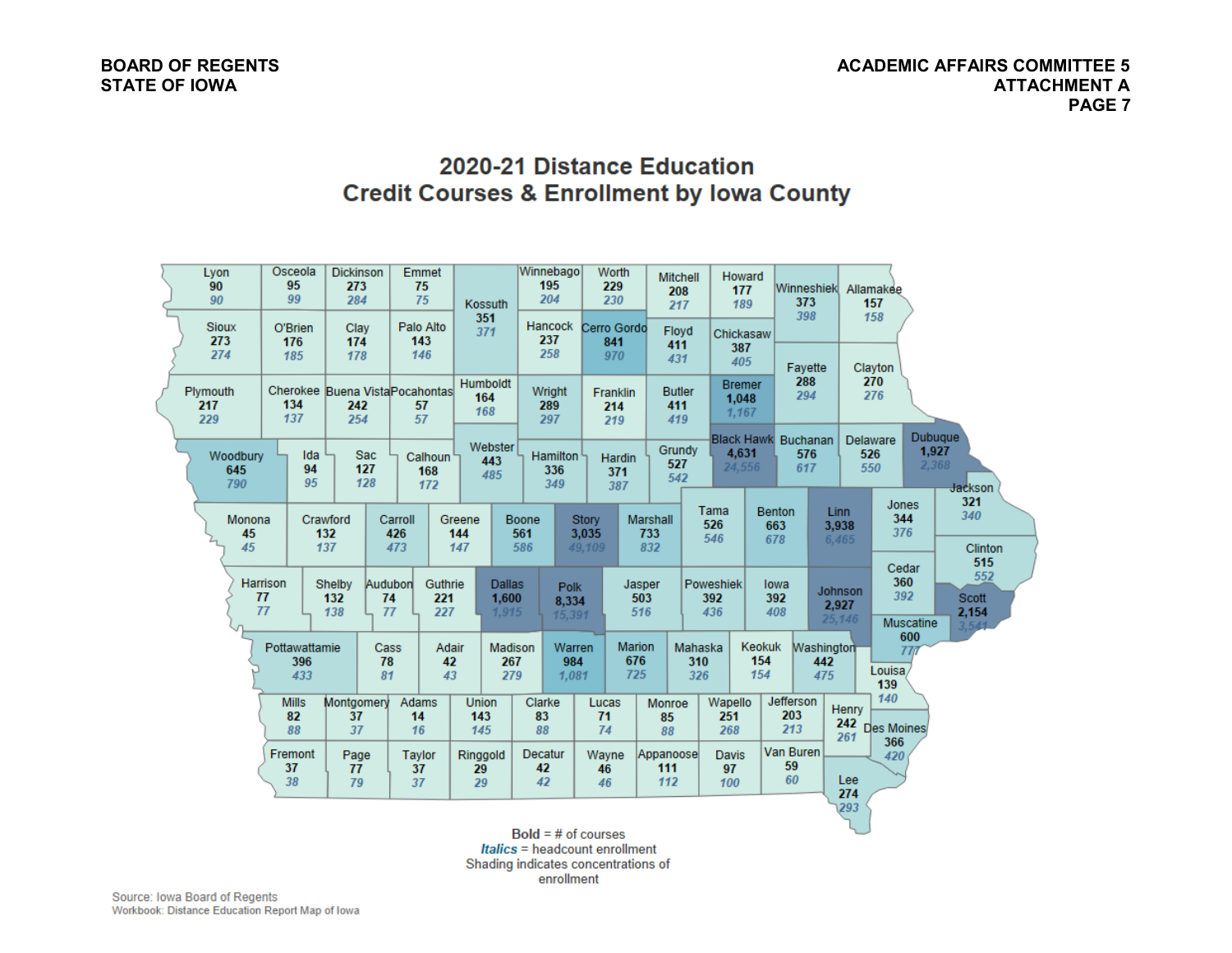### **TOP 2020-2021 CREDIT COURSE REGISTRATIONS BY LEVEL, INSTITUTION AND ACADEMIC UNIT**

|                               |        |              |                |                |            |            |       |       | Grand<br>Total | SUI<br>Total | <b>ISU</b><br>Total | <b>UNI</b><br>Total |                     |
|-------------------------------|--------|--------------|----------------|----------------|------------|------------|-------|-------|----------------|--------------|---------------------|---------------------|---------------------|
|                               | SUI    | <b>SUI</b>   | <b>ISU</b>     | <b>ISU</b>     | <b>UNI</b> | <b>UNI</b> | Total | Total | duplicated     | Credit       | Credit              | Credit              | <b>Grand TOTAL</b>  |
| Academic Unit                 | UG     | Grad         | UG             | Grad           | UG         | Grad       | UG    | Grad  | headcount      | hours        | hours               | hours               | <b>Credit hours</b> |
| Humanities,                   | 17,216 | 2,119        | 49,312         | 1,291          | 18,422     | 1,259      |       |       |                | 55,639       | 144,219             | 58,907              | 258,765             |
| Arts &                        |        |              |                |                |            |            |       |       |                |              |                     |                     |                     |
| Sciences                      |        |              |                |                |            |            |       |       |                |              |                     |                     |                     |
| <b>Business</b>               | 7,340  | 7,531        | 2,498          | 1,189          | 5,818      | 754        |       |       |                | 40,519       | 10,508              | 16,661              | 67,688              |
| Education                     | 4,736  | 1,749        |                |                | 9,526      | 2,506      |       |       |                | 18,794       |                     | 28,619              | 47,413              |
| Interdisciplinary             | 8,120  | 250          |                |                | 319        | 74         |       |       |                | 15,117       |                     | 768                 | 15,885              |
| Engineering                   | 400    | 18           | 10,101         | 1,421          |            |            |       |       |                | 1,171        | 32,838              |                     | 34,009              |
| Human                         |        |              | 2,556          | 1,757          |            |            |       |       |                |              | 12,292              |                     | 12,292              |
| Sciences                      |        |              |                |                |            |            |       |       |                |              |                     |                     |                     |
| Ag & Life                     |        |              | 3,882          | 728            |            |            |       |       |                |              | 13,138              |                     | 13,138              |
| <b>Sciences</b>               |        |              |                |                |            |            |       |       |                |              |                     |                     |                     |
| Social &                      |        |              |                |                | 13,771     | 885        |       |       |                |              |                     | 44,342              | 44,342              |
| <b>Behavioral</b><br>Sciences |        |              |                |                |            |            |       |       |                |              |                     |                     |                     |
| <b>Nursing</b>                | 966    | 1,526        |                |                |            |            |       |       |                | 7,119        |                     |                     | 7,119               |
|                               |        |              |                |                |            |            |       |       |                |              |                     |                     |                     |
| Design                        |        |              | 280            | 106            |            |            |       |       |                |              | 1,100               |                     | 1,100               |
| Medicine                      | 855    | 70           |                |                |            |            |       |       |                | 2,828        |                     |                     | 2,828               |
| <b>Public Health</b>          | 135    | 296          |                |                |            |            |       |       |                | 1,280        |                     |                     | 1,280               |
| Veterinary<br>Medicine        |        |              | $\overline{0}$ | $\overline{0}$ |            |            |       |       |                |              |                     |                     | $\mathbf 0$         |
| Pharmacy                      | 54     | $\mathbf 0$  |                |                |            |            |       |       |                | 54           |                     |                     | 54                  |
| Law                           | 31     | $\mathbf{0}$ |                |                |            |            |       |       |                | 93           |                     |                     | 93                  |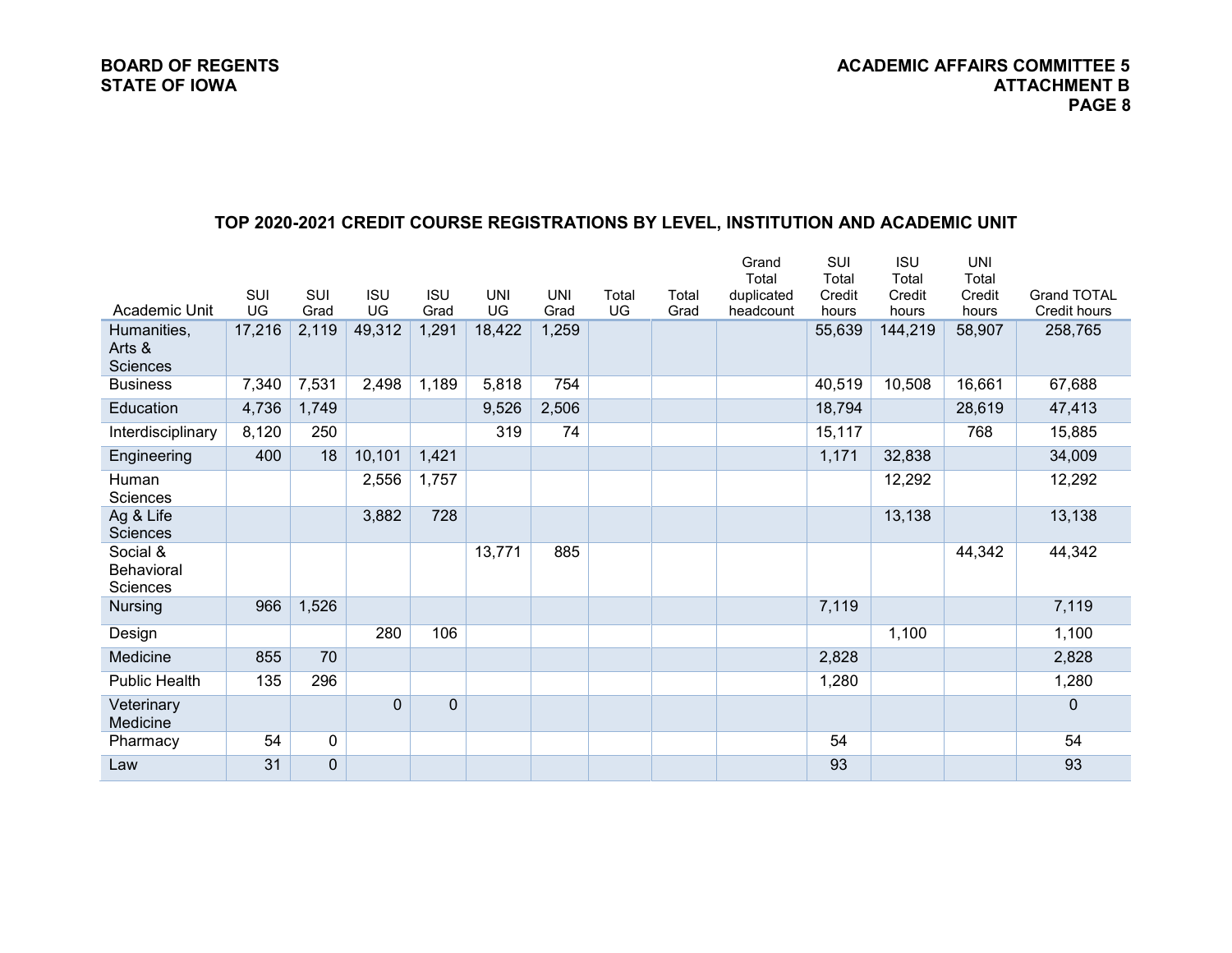### **TOP FIVE 2020-2021 TOP NON-CREDIT COURSE REGISTRATIONS BY INSTITUTION AND SUBJECT AREA**

|                                                                     | <b>SUI</b> | <b>ISU</b> | <b>UNI</b> | <b>REGENT</b><br><b>TOTAL</b> | <b>PERCENT OF</b><br><b>REGENT</b><br><b>TOTAL</b> |
|---------------------------------------------------------------------|------------|------------|------------|-------------------------------|----------------------------------------------------|
| Ag, Natural Resources & Conservation                                |            | 194,183    |            | 194,183                       | 32.1%                                              |
| 4-H Youth Development                                               |            | 74,178     |            | 74,178                        | 12.3%                                              |
| <b>Human Sciences</b>                                               |            | 96,717     | 473        | 97,190                        | 16.1%                                              |
| <b>Health Professions &amp; Related Clinical</b><br><b>Services</b> | 134,948    |            |            | 134,948                       | 22.3%                                              |
| Health-Related Knowledge & Skills                                   | 30,234     |            |            | 30,234                        | 5.0%                                               |
| Business, Management, Marketing &<br><b>Related Services</b>        |            |            | 2,987      | 2,987                         | 0.5%                                               |
| Community and Economic Development                                  |            | 5,418      |            | 5,418                         | 0.9%                                               |
| <b>Natural Resources &amp; Conservation</b>                         |            |            | 2,232      | 2,232                         | 0.4%                                               |
| Education                                                           | 7,181      |            | 783        | 7,964                         | 1.3%                                               |
| Social Sciences                                                     |            |            | 1,330      | 1,330                         | 0.2%                                               |
| Visual & Performing Arts                                            | 9,968      |            |            | 9,968                         | 1.6%                                               |
| <b>Basic Skills</b>                                                 | 12,476     |            |            | 12,476                        | 2.1%                                               |
| All other non-credit registrations                                  | 30,681     |            | 1,283      | 31,964                        | 5.3%                                               |
| <b>Total Registrations</b>                                          | 225,488    | 370,496    | 9,088      | 605,072                       | 100.0%                                             |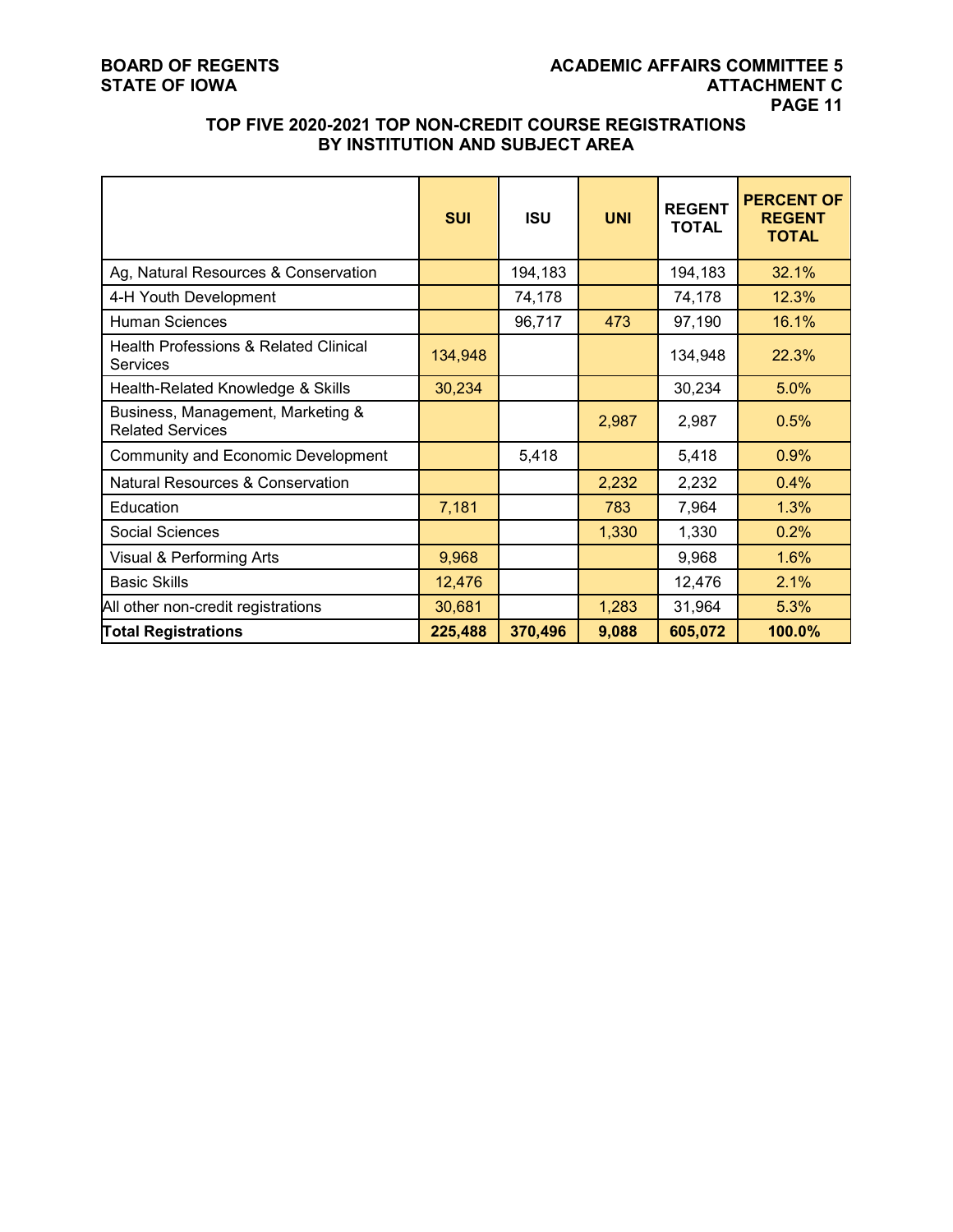## **UNIVERSITY OF IOWA**

|                |                      | <b>Undergraduate DE Courses</b> |                              |                     | <b>Graduate DE Courses</b>       |                              |                                               |                                |
|----------------|----------------------|---------------------------------|------------------------------|---------------------|----------------------------------|------------------------------|-----------------------------------------------|--------------------------------|
| Fiscal<br>Year | Undergrad<br>Courses | % Change<br>from Prior<br>Year  | % of Total<br>DE.<br>Courses | Graduate<br>Courses | % Increase<br>over Prior<br>Year | % of Total<br>DE.<br>Courses | <b>Total DE</b><br>Courses<br><b>Sections</b> | % Change<br>from Prior<br>Year |
| 2011-12        | 624                  | 8.2%                            | 65.3%                        | 332                 | $-0.3%$                          | 34.7%                        | 956                                           | 5.1%                           |
| 2012-13        | 674                  | 8.0%                            | 64.1%                        | 378                 | 13.9%                            | 35.9%                        | 1,052                                         | 10.0%                          |
| 2013-14        | 694                  | 3.0%                            | 63.1%                        | 406                 | 7.4%                             | 36.9%                        | 1,100                                         | 4.6%                           |
| 2014-15        | 794                  | 14.4%                           | 66.6%                        | 398                 | $-2.0%$                          | 33.4%                        | 1,195                                         | 8.4%                           |
| 2015-16        | 846                  | 6.6%                            | 65.1%                        | 454                 | 14.1%                            | 34.9%                        | 1,300                                         | 9.1%                           |
| 2016-17        | 977                  | 15.5%                           | 67.2%                        | 477                 | 5.1%                             | 32.8%                        | 1,454                                         | 11.9%                          |
| 2017-18        | 1175                 | 7.7%                            | 67.61%                       | 563                 | 5.23%                            | 32.39%                       | 1,738                                         | 6.89%                          |
| 2018-19        | 1,169                | $-0.51%$                        | 66.42%                       | 591                 | 4.97%                            | 33.57%                       | 1,760                                         | 1.27%                          |
| 2019-20        | 1,138                | $-2.65%$                        | 64.55%                       | 625                 | 5.75%                            | 35.45%                       | 1,763                                         | 0.17%                          |
| 2020-21        | 1,117                | $-1.85%$                        | 63.43%                       | 644                 | 3.04%                            | 36.57%                       | 1,761                                         | $-0.11%$                       |

|                   |                                | <b>Students Enrollments - Taking</b><br>only Distance Education Courses |                                 |                                | <b>Student Enrollments - Taking</b><br><b>Combination of On Campus and</b><br><b>DE Courses</b> |                                 |                                |                                    |
|-------------------|--------------------------------|-------------------------------------------------------------------------|---------------------------------|--------------------------------|-------------------------------------------------------------------------------------------------|---------------------------------|--------------------------------|------------------------------------|
| Term <sup>*</sup> | Total<br>Student<br>Enrollment | Unduplicated                                                            | Total<br>Credit<br><b>Hours</b> | Total<br>Student<br>Enrollment | Unduplicated                                                                                    | Total<br>Credit<br><b>Hours</b> | Total<br>Student<br>Enrollment | Total<br>Unduplicated<br>Headcount |
| <b>Fall 2014</b>  | 4,910                          | 2,343                                                                   | 14,545                          | 5,970                          | 4,582                                                                                           | 16,711                          | 10,880                         | 6,925                              |
| <b>Fall 2015</b>  | 5,227                          | 2,595                                                                   | 14,619                          | 6,939                          | 5,270                                                                                           | 19,645                          | 12,166                         | 7,865                              |
| <b>Fall 2016</b>  | 5,834                          | 2,859                                                                   | 16,089                          | 7,321                          | 5.503                                                                                           | 20,742                          | 13,155                         | 8,362                              |
| <b>Fall 2017</b>  | 6,029                          | 3,015                                                                   | 16,903                          | 8,490                          | 6,300                                                                                           | 23,567                          | 14,519                         | 9,315                              |
| <b>Fall 2018</b>  | 6,370                          | 2,961                                                                   | 18,521                          | 14,966                         | 12,069                                                                                          | 35,807                          | 21,336                         | 15,030                             |
| <b>Fall 2019</b>  | 6,307                          | 2,942                                                                   | 18,303                          | 16,103                         | 12,663                                                                                          | 38,762                          | 22,410                         | 15,605                             |
| <b>Fall 2020</b>  | 6,886                          | 3,174                                                                   | 20,130                          | 17,595                         | 12,679                                                                                          | 43,151                          | 24,481                         | 15,853                             |

\*Fall term counts are end-of-term.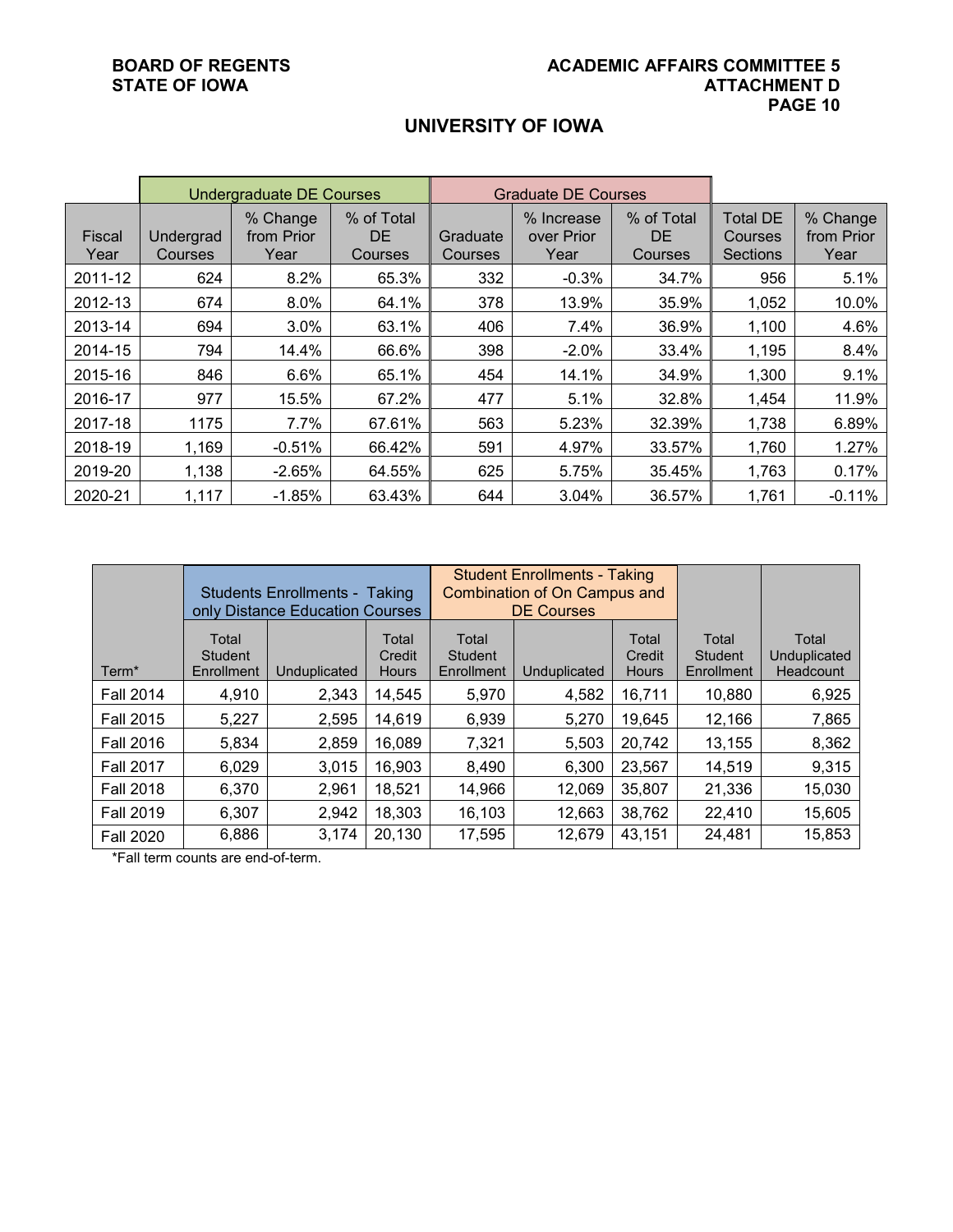#### **IOWA STATE UNIVERSITY**

|                       |                          | <b>Undergraduate DE Courses</b> |                                    |                     | <b>Graduate DE Courses</b>       |                                    |                                        |                                |
|-----------------------|--------------------------|---------------------------------|------------------------------------|---------------------|----------------------------------|------------------------------------|----------------------------------------|--------------------------------|
| <b>Fiscal</b><br>Year | Undergra<br>d<br>Courses | % Change<br>from Prior<br>Year  | % of Total<br><b>DE</b><br>Courses | Graduate<br>Courses | % Increase<br>over Prior<br>Year | % of Total<br><b>DE</b><br>Courses | <b>Total DE</b><br>Courses<br>Sections | % Change<br>from Prior<br>Year |
| 2011-12               | 295                      | 16.1%                           | 36.7%                              | 508                 | 5.6%                             | 63.3%                              | 803                                    | 9.3%                           |
| 2012-13               | 379                      | 28.5%                           | 42.0%                              | 523                 | 3.0%                             | 58.0%                              | 902                                    | 12.3%                          |
| 2013-14               | 411                      | 8.4%                            | 43.7%                              | 529                 | 1.1%                             | 56.3%                              | 940                                    | 4.2%                           |
| 2014-15               | 373                      | $-9.2%$                         | 41.2%                              | 533                 | 0.8%                             | 58.8%                              | 906                                    | $-3.6%$                        |
| 2015-16               | 417                      | 11.8%                           | 44.0%                              | 530                 | $-0.6%$                          | 56.0%                              | 947                                    | 4.5%                           |
| 2016-17               | 446                      | 7.0%                            | 45.8%                              | 528                 | $-0.4%$                          | 54.2%                              | 974                                    | 2.9%                           |
| 2017-18               | 490                      | 9.9%                            | 47.4%                              | 544                 | 3.0%                             | 52.6%                              | 1,034                                  | 6.2%                           |
| 2018-19               | 502                      | 2.4%                            | 49.6%                              | 511                 | $-6.1%$                          | 50.4%                              | 1,013                                  | $-2.0%$                        |
| 2019-20               | 556                      | 4.9%                            | 52.0%                              | 514                 | $-5.2%$                          | 48.0%                              | 1,070                                  | $-0.2%$                        |
| 2020-21*              | 2,206                    | 296.8%                          | 70.1%                              | 941                 | 83.1%                            | 29.9%                              | 3,147                                  | 194.1%                         |

\* During this reporting time frame ISU transitioned away from defining distance education course sections by an X section indicator. In order to have a uniform total, course sections for this fiscal year were defined as those offered as delivery type www or hybrid with a distance education unit flag to indicate overseen by a distance education unit.

|                   | Student Enrollment - Taking only<br><b>Distance Education Courses</b> |                           |                                 | <b>Student Enrollment - Taking</b><br>Combination of On Campus and DE<br>Courses |                           |                                 | Total<br><b>Student</b> | Total<br>Unduplicated |
|-------------------|-----------------------------------------------------------------------|---------------------------|---------------------------------|----------------------------------------------------------------------------------|---------------------------|---------------------------------|-------------------------|-----------------------|
| Term <sup>*</sup> | Total<br><b>Student</b><br>Enrollment                                 | Unduplicated<br>Headcount | Total<br>Credit<br><b>Hours</b> | Total<br><b>Student</b><br>Enrollment                                            | Unduplicated<br>Headcount | Total<br>Credit<br><b>Hours</b> | Enroll-<br>ment         | Headcount             |
| <b>Fall 2014</b>  | 2,320                                                                 | 1,501                     | 6,871                           | 5,025                                                                            | 4,162                     | 13,680                          | 7,345                   | 5,663                 |
| <b>Fall 2015</b>  | 2,430                                                                 | 1,544                     | 7,070                           | 5,815                                                                            | 4,730                     | 15,681                          | 8,245                   | 6,274                 |
| <b>Fall 2016</b>  | 2,436                                                                 | 1,555                     | 7,086                           | 6,625                                                                            | 5,283                     | 17,921                          | 9,061                   | 6,838                 |
| <b>Fall 2017</b>  | 2,493                                                                 | 1,606                     | 7,246                           | 6,562                                                                            | 5,228                     | 17,748                          | 9,055                   | 6,834                 |
| <b>Fall 2018</b>  | 2,311                                                                 | 1,443                     | 6,812                           | 8,833                                                                            | 6,825                     | 24,466                          | 11,144                  | 8,268                 |
| <b>Fall 2019</b>  | 2,321                                                                 | 1,357                     | 6,652                           | 9,344                                                                            | 7,161                     | 26,029                          | 11,665                  | 8,518                 |
| Fall<br>$2020**$  |                                                                       |                           |                                 | 12,666                                                                           | ---                       | 36,098                          | 12,666                  |                       |

\*Fall term counts are end-of-term

\*\* There were 12,666 total students enrolled in a course whose course section is flagged as overseen by a distance education unit. Unduplicated students are unavailable for this reporting period. Additionally, delivery method by individual course registration was unavailable, thus all enrollments and credit hours are being reported under the definition of on campus and de courses column.